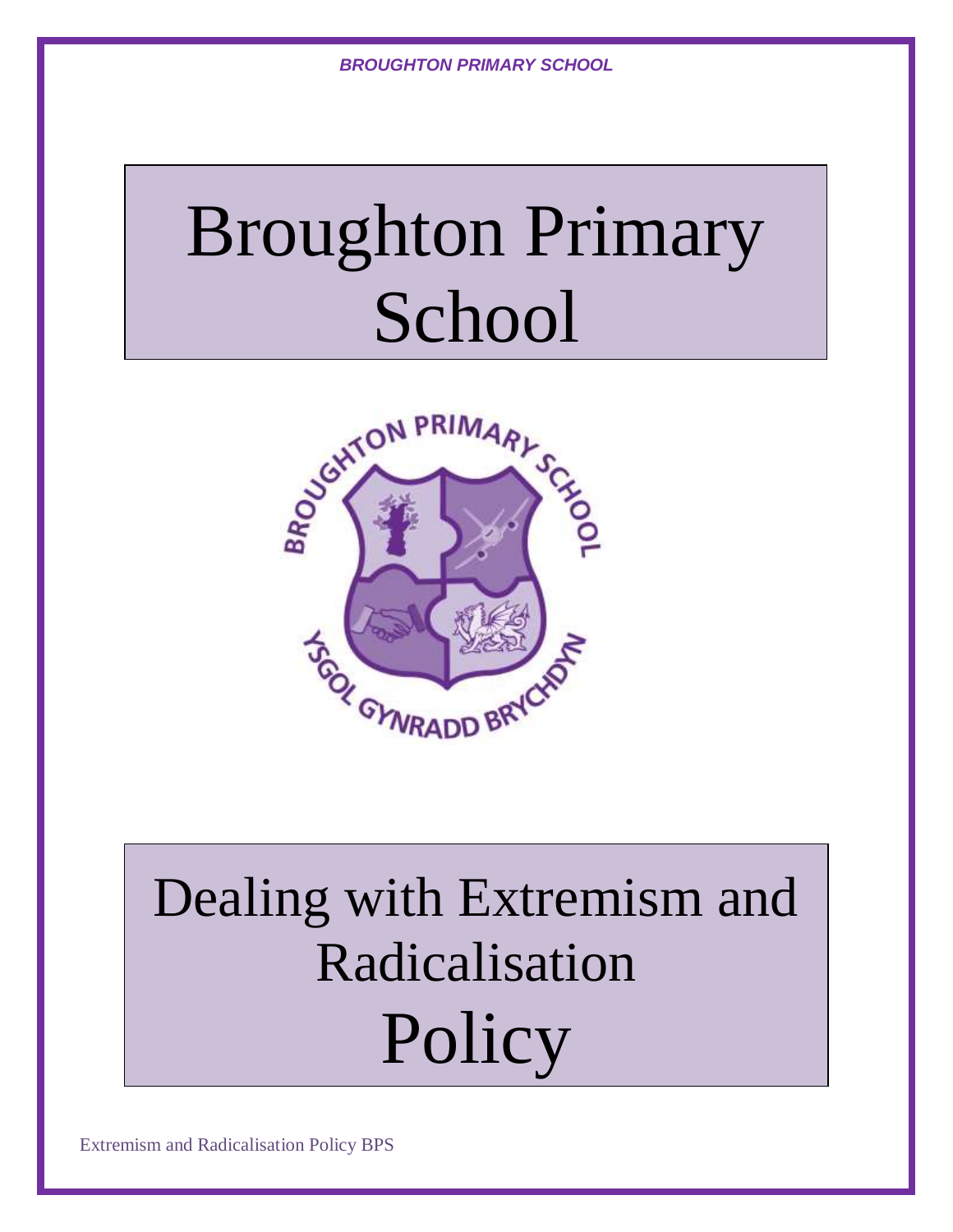# **Prevent Duty - Dealing with Extremism and Radicalisation**

We believe this policy should be a working document that is fit for purpose, represents the school ethos, enables consistency and quality across the school and is related to the following legislation:

- **Education Act 1996**
- Children Act 2004
- Safeguarding Vulnerable Groups Act 2006
- **Equality Act 2010**
- Children and Families Act 2014
- **F**ducation Act 2011
- Counter Terrorism and Security Act 2015
- Special Educational Needs and Disability (Detained Persons) Regulations 2015

The following documentation is also related to this policy:

- Dealing with Allegations of Abuse against Teachers and other Staff: Guidance for Local Authorities, Headteachers, School Staff, Governing Bodies and Proprietors of Independent Schools (DfE)
- **Equality Act 2010: Advice for Schools (DfE)**
- **EXEGPT And Children Safe in Education: Statutory Guidance for Schools and Colleges (DfE)**
- **Prevent Strategy (HM Gov)**
- Teaching approaches that help build resilience to extremism among people (DfE)
- Working Together to Safeguard Children: A Guide to Inter-agency Working to Safeguard and Promote the Welfare of Children

We are committed to safeguarding and promoting the welfare of all children and we take account of the information contained in the DfE documents 'Working Together to Safeguard Children' and 'Keep Children Safe in Education: Statutory Guidance for Schools and Colleges (DfE 2015)' as the safety and protection of children is of paramount importance to everyone in this school.

We believe that all children have the right to be safe in our society. Therefore, we recognise that we have a duty to ensure arrangements are in place for safeguarding and promoting the welfare of children by creating a positive school atmosphere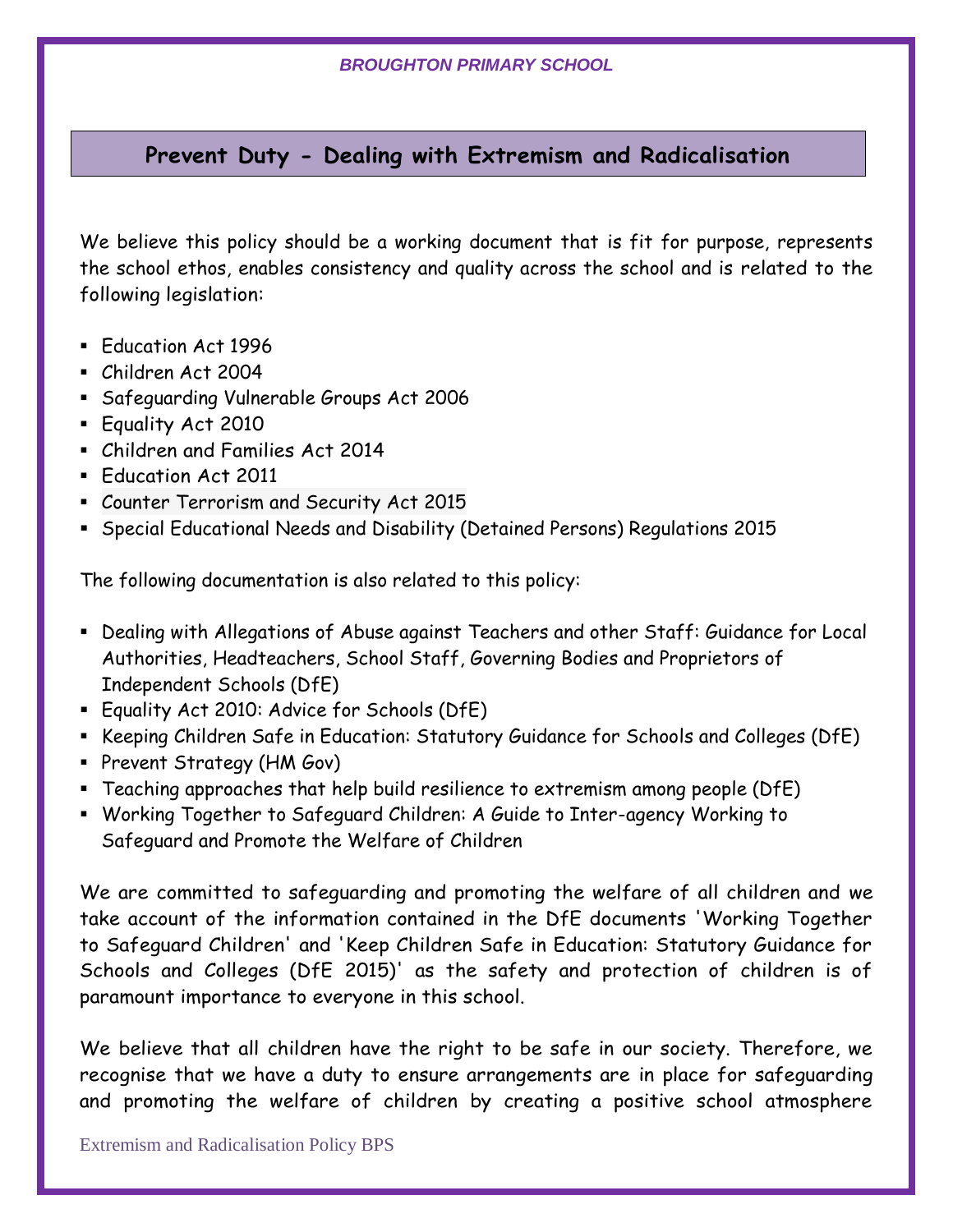through our teaching and learning, pastoral support and care for both pupils and school personnel, training for school personnel and with working with parents.

We are aware that under the 'Counter-Terrorism and Security Act 2015' we have the duty to have 'due regard to the need to prevent people from being drawn into terrorism'. This duty is known as the Prevent duty and we believe it is essential that school personnel are able to identify those who may be vulnerable to radicalisation or being influenced by extremist views, and then to know what to do when they are identified.

We understand that radicalisation ' is a process by which an individual or group comes to adopt increasingly extreme political, social, or religious ideals and aspirations that reject or undermine the status quo or reject and/or undermine contemporary ideas and expressions of freedom of choice'. (Wikipedia) Whilst extremism is best defined as the holding of extreme political or religious views.

We understand that is our duty under the statutory guidance on the Prevent duty to have in place a risk assessment, a working partnership with the Local Safeguarding Children Boards (LSCBs), training school personnel and IT policies.

We have a duty to actively promote and embed British values such as 'democracy, the rule of law, individual liberty, mutual respect and tolerance of different faiths and beliefs' within this school and to challenge pupils, school personnel or parents who express extremist views contrary to these values. We want to ensure pupils are prepared for life in modern Britain by the active promotion of and respect of British values.

We will refer any concerns we may have regarding individuals or groups of individuals who have or demonstrate extremist views to the relevant outside agencies as we feel that we have a duty to intervene at the earliest opportunity and to protect those concerned.

We wish to work closely with the School Council and to hear their views and opinions as we acknowledge and support Article 12 of the United Nations Convention on the Rights of the Child that children should be encouraged to form and to express their views.

We as a school community have a commitment to promote equality. Therefore, an equality impact assessment has been undertaken and we believe this policy is in line with the Equality Act 2010.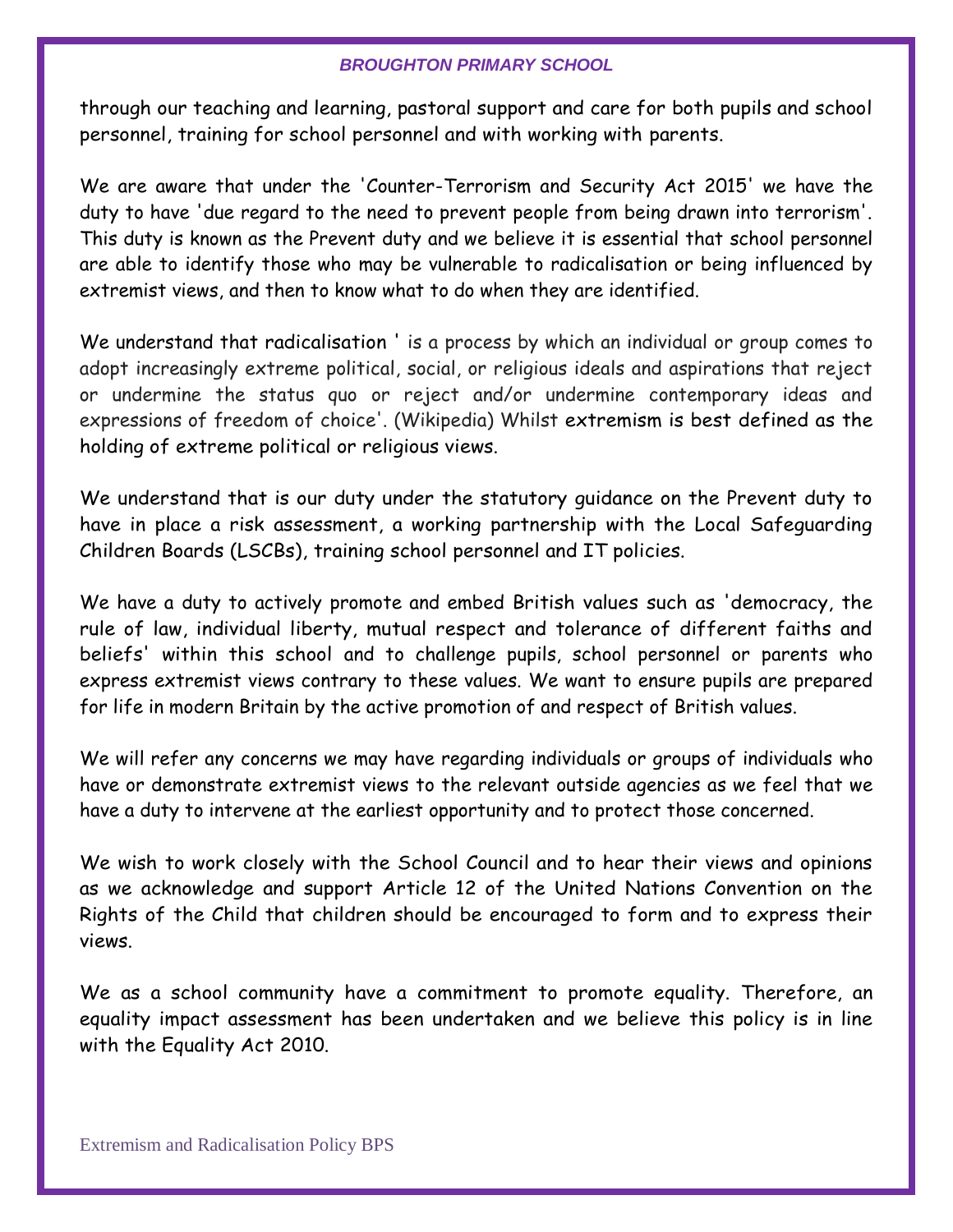We believe it is essential that this policy clearly identifies and outlines the roles and responsibilities of all those involved in the procedures and arrangements that is connected with this policy.

# **Aims**

- To safeguard and promote the welfare of all children and individuals.
- To identify, protect and support those who might be vulnerable to being radicalised or influenced by extremist views.
- To be vigilant against all forms of radicalisation and extremism.
- To ensure compliance with all relevant legislation connected to this policy.
- To work with other schools and the local authority to share good practice in order to improve this policy.

# **Responsibility for the Policy and Procedure**

# **Role of the Governing Body**

The Governing Body has:

- delegated powers and responsibilities to the Headteacher to ensure all school personnel and stakeholders are aware of and comply with this policy;
- responsibility for ensuring full compliance with all statutory responsibilities;
- responsibility for ensuring that the school complies with all equalities legislation;
- to ensure that appropriate action will be taken to deal with all prejudice related incidents or incidents which are a breach of this policy;
- responsibility for ensuring funding is in place to support this policy;
- make effective use of relevant research and information to improve this policy;
- responsibility for ensuring this policy and all policies are maintained and updated regularly;
- responsibility for ensuring all policies are made available to parents;
- responsibility for the effective implementation, monitoring and evaluation of this policy.

# **Role of the Headteacher and Senior Leadership Team**

The Headteacher and the Senior Leadership Team will: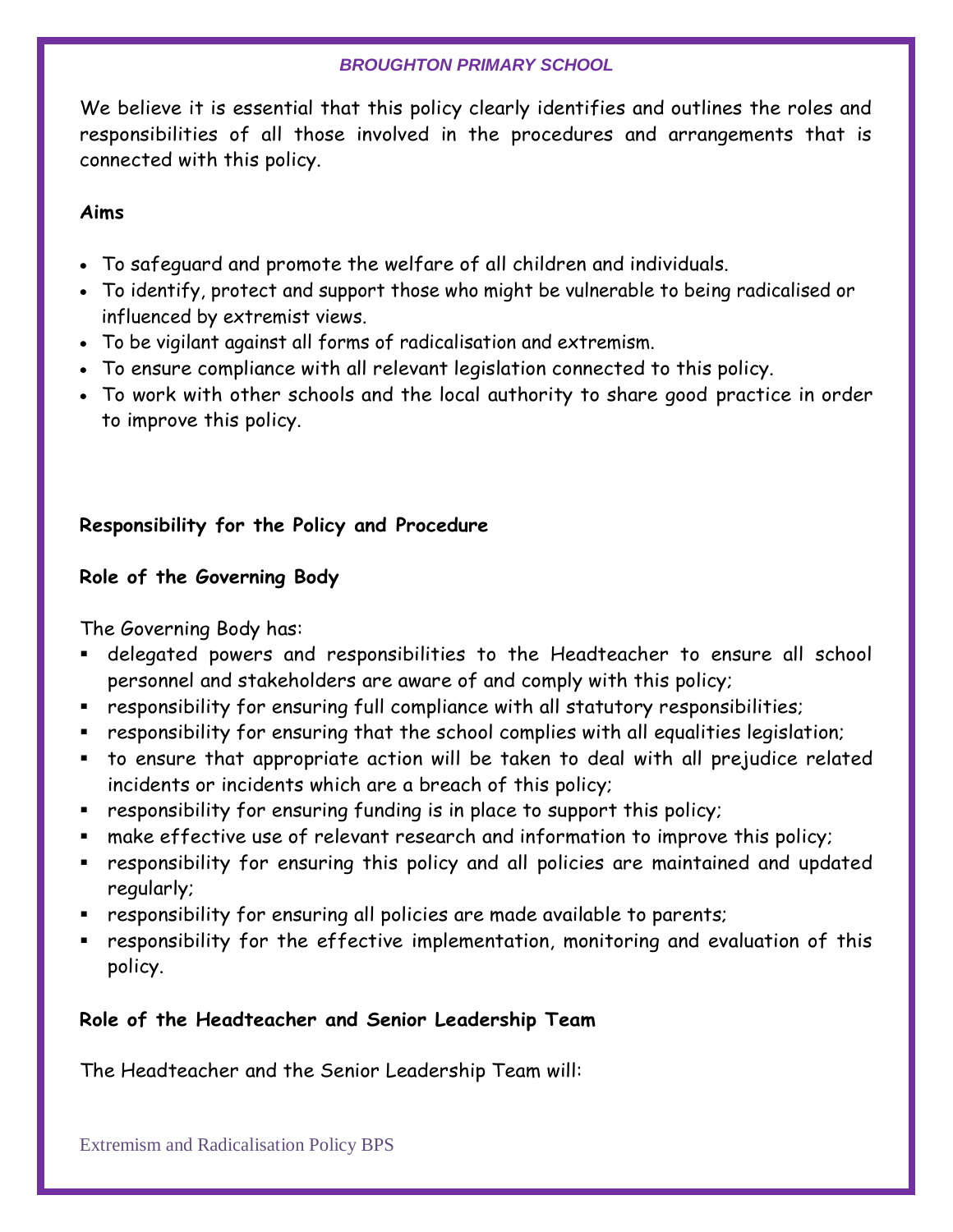- assess the risk of children being drawn into terrorism;
- provide training for school personnel about the risks to children of online activity from terrorist and extremist groups;
- ensure children are safe from terrorist and extremist material when accessing the school's internet;
- provide an effective Personal, Social and Health Education curriculum in order to develop in all pupils resilience, determination, self-esteem and confidence;
- develop Citizenship in order for all pupils to play an active part in society;
- ensure school personnel are vigilant against radicalisation and extremism;
- ensure a broad and balanced curriculum is taught;
- ensure that British values are promoted and embedded in the school;
- ensure pupils are taught about staying safe;
- ensure that pupils are not influenced by the views and beliefs of others;
- make refer any concerns about individuals or groups of individuals to the appropriate outside agencies;
- ensure all school personnel, pupils and parents are aware of and comply with this policy;
- ensure good practice is shared throughout the school;
- be prepared for all types of school inspection;
- provide leadership and vision in respect of equality;
- make effective use of relevant research and information to improve this policy;
- provide guidance, support and training to all staff;
- make effective use of relevant research and information to improve this policy;
- monitor the effectiveness of this policy by:
- monitoring learning and teaching through observing lessons
- monitoring planning and assessment
- speaking with pupils, school personnel, parents and governors

# **Role of the Designated Safeguarding Lead**

The Designated Safeguarding Lead will:

- **EXECUTE:** ensure the implementation of this policy;
- ensure everyone connected with the school is aware of this policy;
- **be trained in child protection policy procedures;**
- **Peace 1** renew training every two years in order to;
- understand the assessment process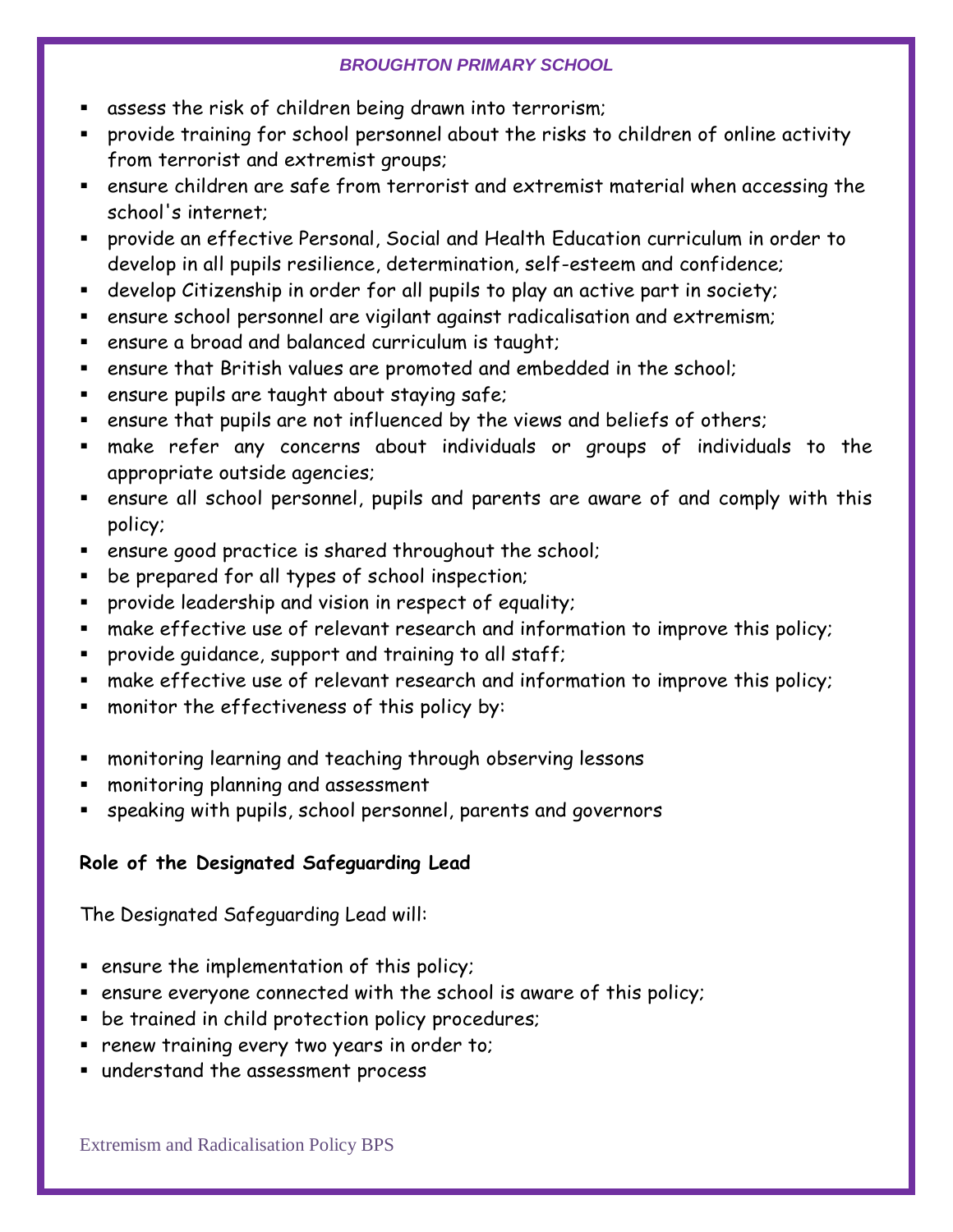- understand the procedures of a child protection case conference and child protection review conference
- understand the specific needs of children in need
- understand the specific needs of children with special educational needs and those of young carers
- have in place a secure and accurate record system of all concerns and referrals
- take the lead in dealing with child protection issues and in deciding what steps should be taken;
- raise awareness of the need to protect pupils who might be vulnerable to radicalisation and involvement in terrorism;
- raise awareness that female genital mutilation (FGM) affects girls particularly from north African countries and it is illegal to allow girls to undergo this practice either in this country or abroad;
- ensure that all concerns regarding FGM and vulnerability to radicalisation are reported;
- **EXECT A confidential Child Protection Register of all those pupils known to be at risk** and only if it is confirmed by social services that the child is at risk;
- ensure all confidential child protection information is stored securely in central place;
- inform parents that information is kept on their children;
- ensure that no information will disclosed to a parent if this would put a child at risk of significant harm;
- **•** be trained in working with all agencies;
- familiarise school personnel with the policy and procedures;
- investigate and deal with all cases of suspected or actual problems associated with child protection;
- ensure parents are aware that referrals about suspected abuse or neglect may be made;
- make child protection referrals;
- **Pecord all child protection referrals;**
- co-ordinate action within the school;
- liaise and seek advice from the Local Authority Designated Officer when the need arises;
- I liaise with social care and other agencies;
- record the transfer of all child protection files of any pupil leaving to join another school by keeping the appropriate records e.g

|  |  | Electronically   Special/Recorded<br>Delivery | Direct<br>Handover |  |
|--|--|-----------------------------------------------|--------------------|--|
|  |  |                                               |                    |  |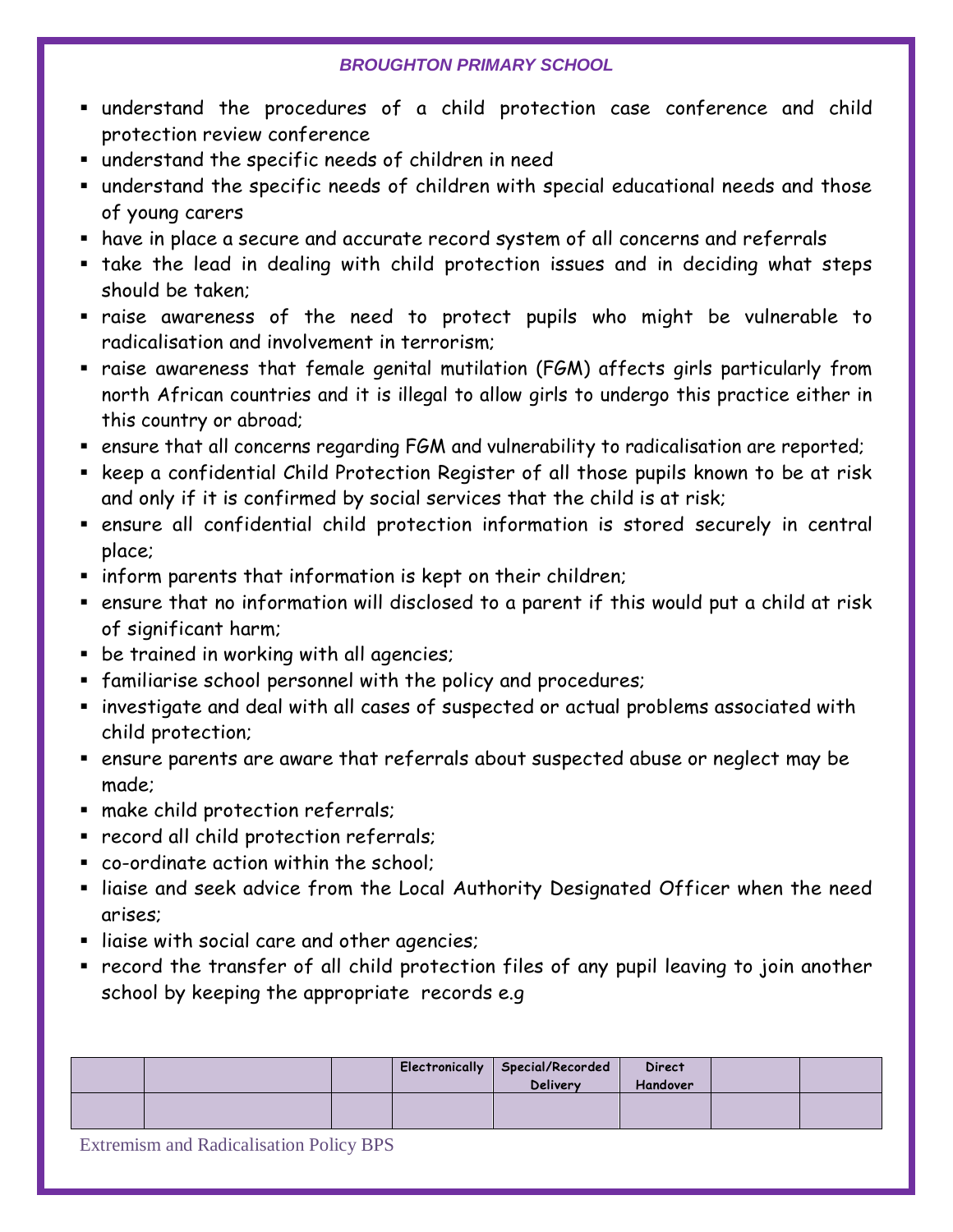- provide support for any child at risk;
- not promise confidentiality to any child but always act in the interests of a child;
- act as a source of advice within the school;
- help create a culture within the school of listening to children;
- **E** keep up to date will all new guidance on safeguarding children;
- keep all school personnel up to date with any changes to procedures;
- organise appropriate training for school personnel and governors;
- ensure all incidents are recorded, reported and kept confidential;
- **EXECTED All paperwork up to date;**
- report back to the appropriate school personnel when necessary;
- annually review the policy with the Headteacher.

# **Role of School Personnel**

School personnel will:

- be aware of the risks to children of online activity from terrorist and extremist groups;
- ensure children are safe from terrorist and extremist material when accessing the school's internet;
- **teach PSHE and Citizenship;**
- be vigilant against radicalisation and extremism;
- ensure a broad and balanced curriculum is taught;
- be aware of the DfE guidance 'Teaching approaches that help build resilience to extremism among young people';
- ensure British values are promoted and embedded in the school;
- ensure pupils are taught about staying safe;
- ensure that pupils are not influenced by the views and beliefs of others;
- refer any concerns about individuals or groups of individuals to the Designated Safeguarding Lead or to the appropriate outside agencies;
- be asked to report any of the following. Pupils:
	- **•** having extremist political or religious views;
	- disclosing that they have been exposed to:
	- extremist views and materials
	- online extremist material
	- extremist social networking sites
	- being approached by known extremists in the local community;
	- voicing extremist views and opinions;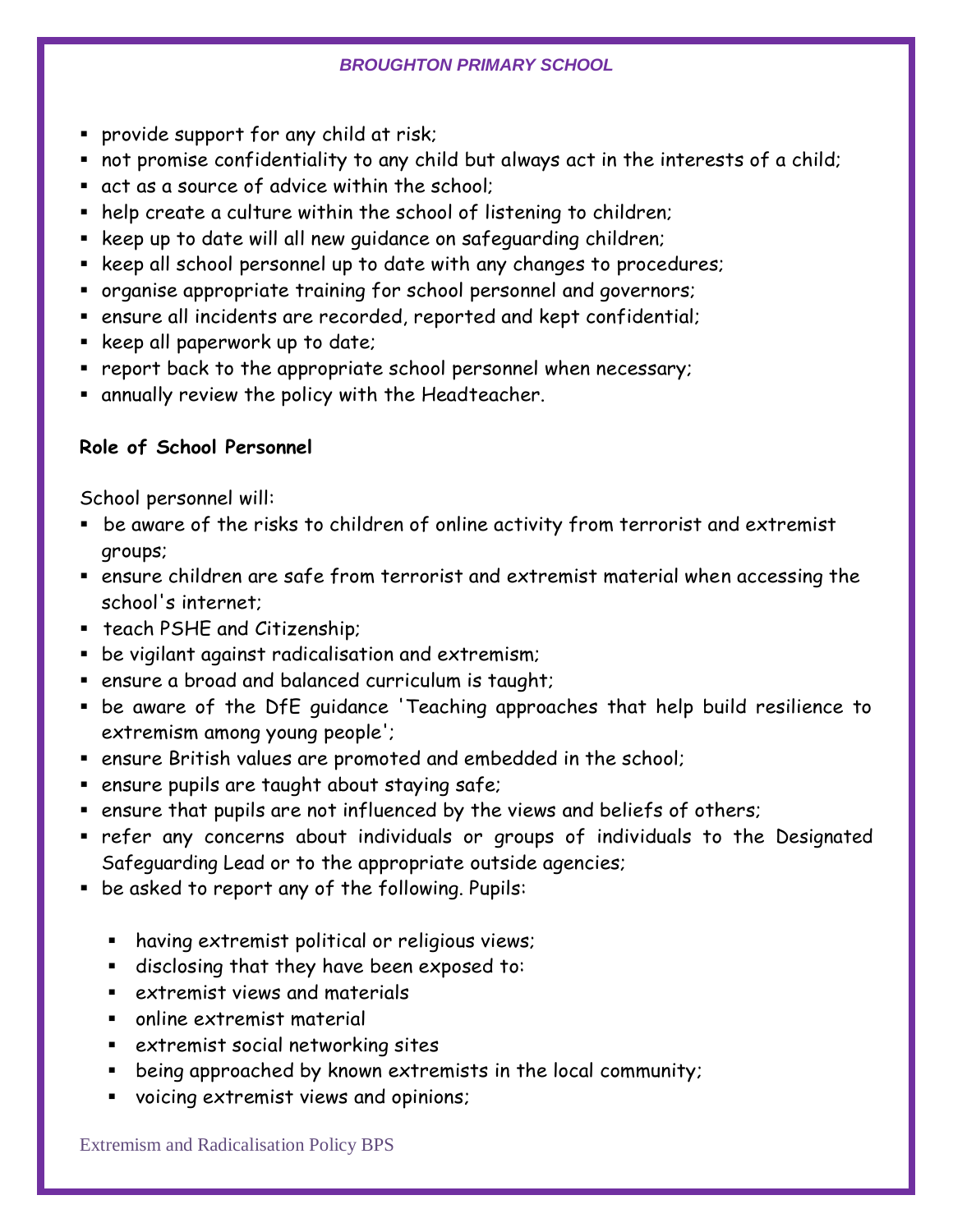- voicing anti-British values;
- voicing ant-Western views;
- $\blacksquare$  in possession of extremist materials;
- changing their style of dress or appearance;
- behaving differently in school and at home;
- **EXECT** attempting to impose extremist views on others;
- committing prejudice-related attacks against others.
- comply with all aspects of this policy;
- **B** be aware of all other linked policies;
- maintain high standards of ethics and behaviour within and outside school and not to undermine fundamental British values;
- work hard to maintain a positive ethos;
- work hard to maintain a safe and respected school environment;
- show respect for all members of the school community;
- develop positive working relationships with pupils, school personnel, parents and governors;
- promote good behaviour;
- work in partnership parents and carers keeping them up to date with their child's progress and behaviour at school;
- **EX implement the school's equalities policy and schemes;**
- report and deal with all incidents of discrimination;
- attend appropriate training sessions on equality;
- report any concerns they have on any aspect of the school community.

# **Role of Pupils**

Pupils will promote a positive image of the school and themselves by:

- **E** being aware of and comply with this policy;
- being encouraged to work in partnership with the school by making decisions and exercising choice in relation to their educational programme;
- **Example 1** istening carefully to all instructions given by the teacher;
- asking for further help if they do not understand;
- **treating others, their work and equipment with respect;**
- supporting the school Code of Conduct and guidance necessary to ensure the smooth running of the school;
- **Example 1 in inter in the school council;**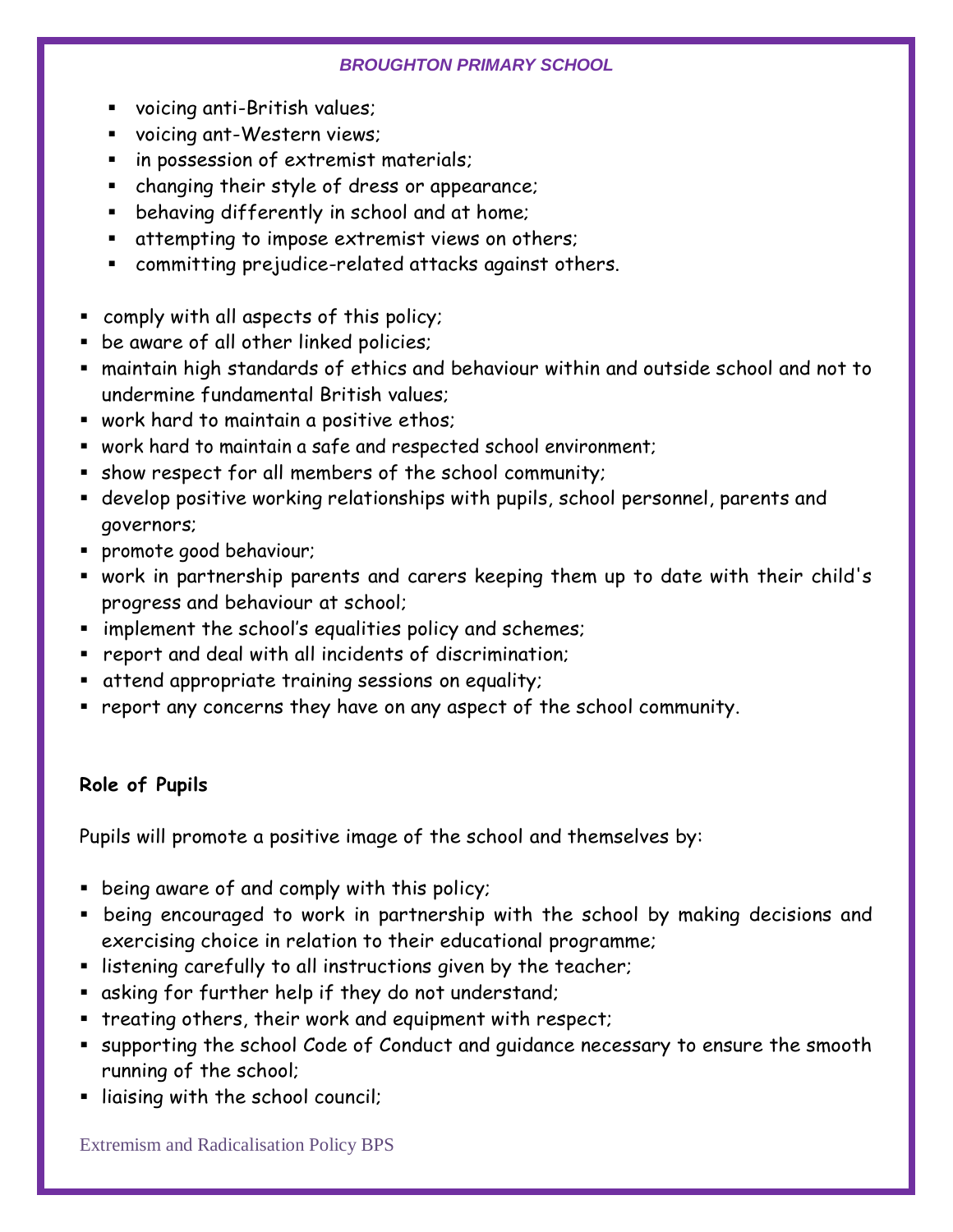**taking part in questionnaires and surveys.** 

# **Role of Parents/Carers**

Parents/carers will:

- be aware of and comply with this policy;
- be encouraged to take an active role in the life of the school by attending:
	- parents and open evenings
	- parent-teacher consultations
	- class assemblies
	- school concerts
	- fundraising and social events
- **De encouraged to work in school as volunteers;**
- be encouraged to organise after school clubs or groups;
- be asked to take part periodic surveys conducted by the school;
- ensure regular and punctual attendance;
- notify school on the first day of pupil absence;
- encourage effort and achievement;
- join the school in celebrating success of their child's learning;
- support the school Code of Conduct and guidance necessary to ensure smooth running of the school;

# **Raising Awareness of this Policy**

We will raise awareness of this policy via:

- **The School Handbook/Prospectus**
- $\blacksquare$  the school website
- **the Staff Handbook**
- meetings with parents such as introductory, transition, parent-teacher consultations and periodic curriculum workshops
- school events
- meetings with school personnel
- communications with home such as weekly newsletters and of end of half term newsletters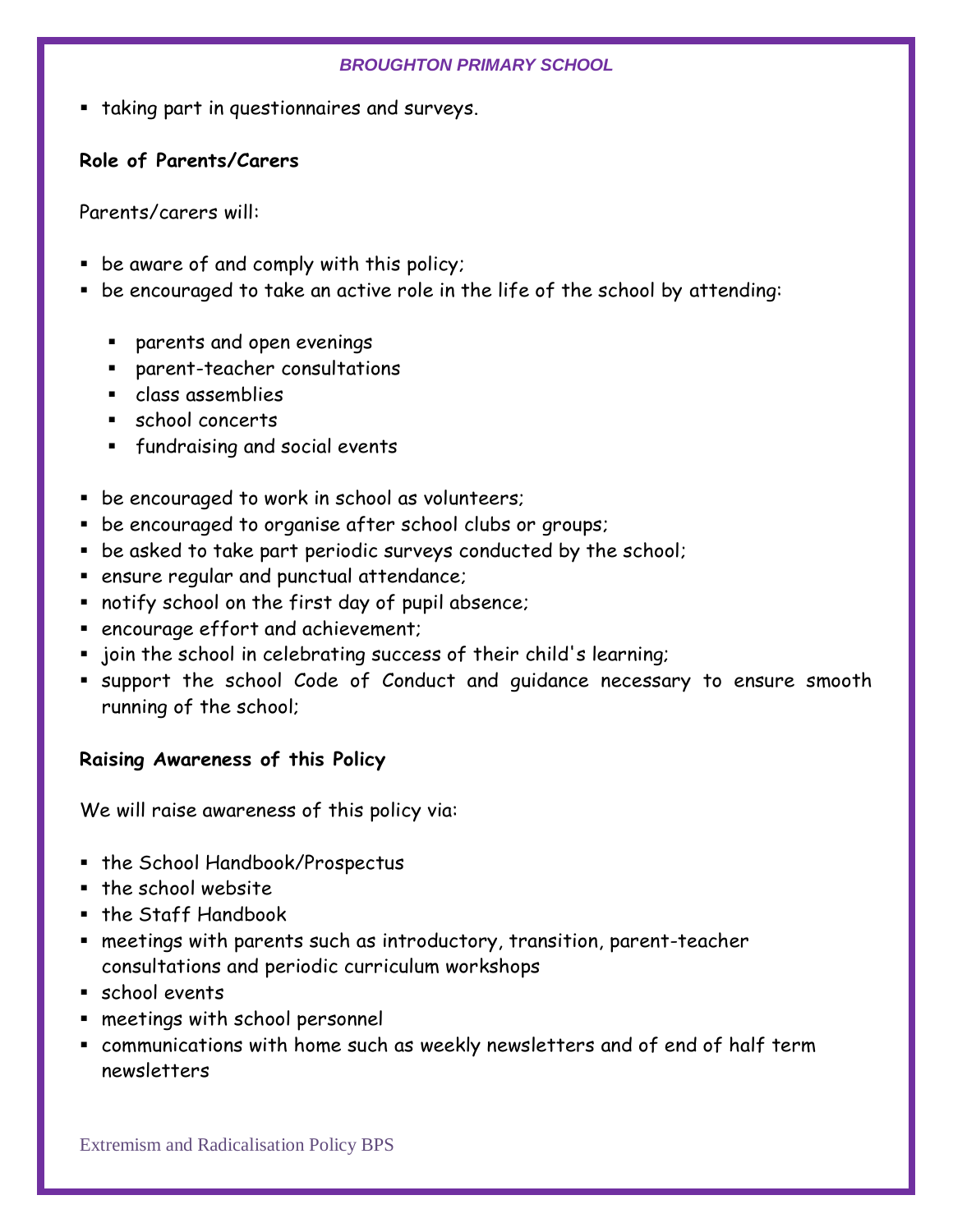reports such annual report to parents and Headteacher reports to the Governing Body

# **Training**

All school personnel:

- have equal chances of training, career development and promotion
- receive training on induction which specifically covers:
	- All aspects of this policy
	- Safeguarding & Child Protection
	- Workshop to Raise Awareness of Prevent (WRAP)
	- Anti-bullying
	- **Pupil Behaviour & Discipline**
	- E-Safety
	- **Exercise Internet Social Networking Websites**
	- **Promoting British Values**
	- **EXECT:** Involving Pupils in School Policies
	- **Equal opportunities**
	- **Inclusion**
- receive periodic training so that they are kept up to date with new information
- receive equal opportunities training on induction in order to improve their understanding of the Equality Act 2010 and its implications.

Training will be provided by an accredited trainer for the Headteacher and all members of the senior leadership team, and the school business manager that deals with:

# **Equality Impact Assessment**

Under the Equality Act 2010 we have a duty not to discriminate against people on the basis of their age, disability, gender, gender identity, pregnancy or maternity, race, religion or belief and sexual orientation.

This policy has been equality impact assessed and we believe that it is in line with the Equality Act 2010 as it is fair, it does not prioritise or disadvantage any pupil and it helps to promote equality at this school. (See Initial Equality Impact Assessment)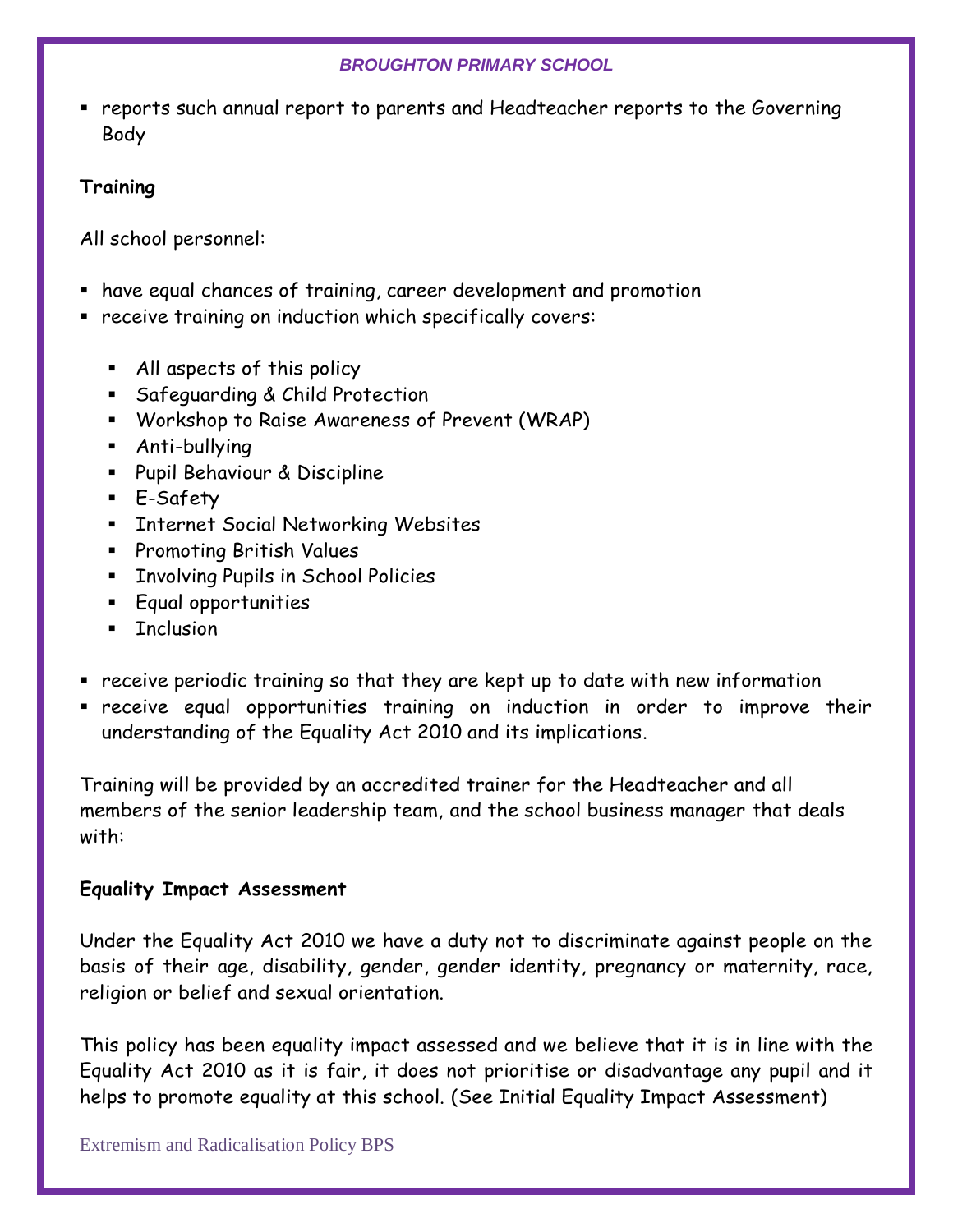#### **Monitoring the Implementation and Effectiveness of the Policy**

The practical application of this policy will be reviewed annually or when the need arises by the coordinator, the Headteacher and the nominated governor.

A statement of the policy's effectiveness and the necessary recommendations for improvement will be presented to the Governing Body for further discussion and endorsement.

#### **Linked Policies**

| • Safeguarding & Child Protection | • Equality                   |
|-----------------------------------|------------------------------|
| $\blacksquare$ Anti-bullying      | Pupil Behaviour & Discipline |
| E-Safety                          |                              |